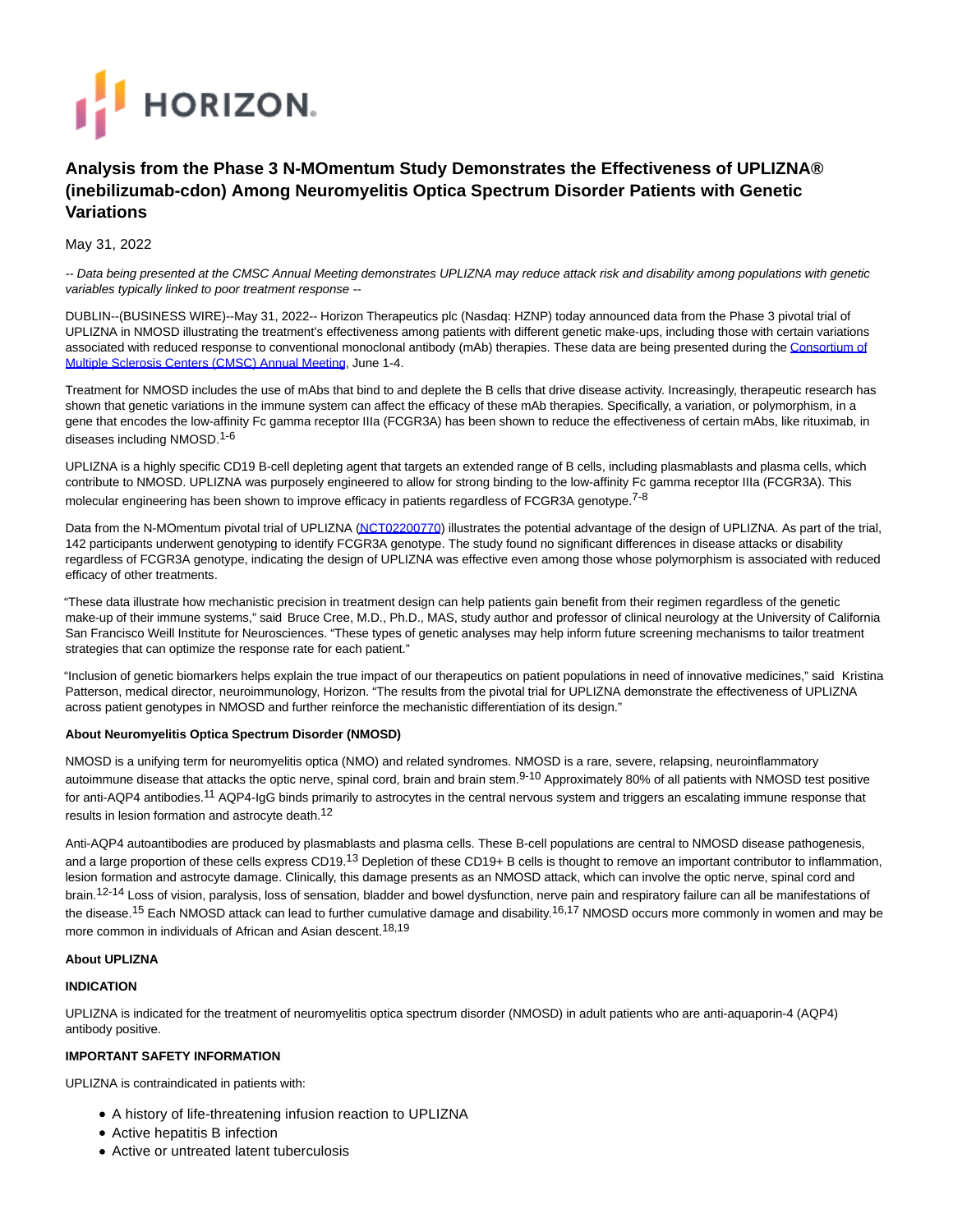#### **WARNINGS AND PRECAUTIONS**

**Infusion Reactions:** UPLIZNA can cause infusion reactions, which can include headache, nausea, somnolence, dyspnea, fever, myalgia, rash or other symptoms. Infusion reactions were most common with the first infusion but were also observed during subsequent infusions. Administer pre-medication with a corticosteroid, an antihistamine and an anti-pyretic.

**Infections:** The most common infections reported by UPLIZNA-treated patients in the randomized and open-label periods included urinary tract infection (20%), nasopharyngitis (13%), upper respiratory tract infection (8%) and influenza (7%). Delay UPLIZNA administration in patients with an active infection until the infection is resolved.

Increased immunosuppressive effects are possible if combining UPLIZNA with another immunosuppressive therapy.

The risk of Hepatitis B Virus (HBV) reactivation has been observed with other B-cell-depleting antibodies. Perform HBV screening in all patients before initiation of treatment with UPLIZNA. Do not administer to patients with active hepatitis.

Although no confirmed cases of Progressive Multifocal Leukoencephalopathy (PML) were identified in UPLIZNA clinical trials, JC virus infection resulting in PML has been observed in patients treated with other B-cell-depleting antibodies and other therapies that affect immune competence. At the first sign or symptom suggestive of PML, withhold UPLIZNA and perform an appropriate diagnostic evaluation.

Patients should be evaluated for tuberculosis risk factors and tested for latent infection prior to initiating UPLIZNA.

Vaccination with live-attenuated or live vaccines is not recommended during treatment and after discontinuation, until B-cell repletion.

**Reduction in Immunoglobulins:** There may be a progressive and prolonged hypogammaglobulinemia or decline in the levels of total and individual immunoglobulins such as immunoglobulins G and M (IgG and IgM) with continued UPLIZNA treatment. Monitor the level of immunoglobulins at the beginning, during, and after discontinuation of treatment with UPLIZNA until B-cell repletion especially in patients with opportunistic or recurrent infections.

Fetal Risk: May cause fetal harm based on animal data. Advise females of reproductive potential of the potential risk to a fetus and to use an effective method of contraception during treatment and for 6 months after stopping UPLIZNA.

**Adverse Reactions:** The most common adverse reactions (at least 10% of patients treated with UPLIZNA and greater than placebo) were urinary tract infection and arthralgia.

For additional information on UPLIZNA, please see the Full Prescribing Information at [www.UPLIZNA.com.](https://cts.businesswire.com/ct/CT?id=smartlink&url=http%3A%2F%2Fwww.UPLIZNA.com&esheet=52734683&newsitemid=20220531005361&lan=en-US&anchor=www.UPLIZNA.com&index=3&md5=18ae19ceeae5274a580c02de214e0002)

#### **About Horizon**

Horizon is a global biotechnology company focused on the discovery, development and commercialization of medicines that address critical needs for people impacted by rare, autoimmune and severe inflammatory diseases. Our pipeline is purposeful: We apply scientific expertise and courage to bring clinically meaningful therapies to patients. We believe science and compassion must work together to transform lives. For more information on how we go to incredible lengths to impact lives, visit [www.horizontherapeutics.com a](https://cts.businesswire.com/ct/CT?id=smartlink&url=http%3A%2F%2Fwww.horizontherapeutics.com%2F&esheet=52734683&newsitemid=20220531005361&lan=en-US&anchor=www.horizontherapeutics.com&index=4&md5=ff6e047d3abeec873a6d2716ff22ca25)nd follow us o[n Twitter,](https://cts.businesswire.com/ct/CT?id=smartlink&url=https%3A%2F%2Ftwitter.com%2FHorizonNews&esheet=52734683&newsitemid=20220531005361&lan=en-US&anchor=Twitter&index=5&md5=6e378e7ef3de96d97022cba3c42845df) [LinkedIn,](https://cts.businesswire.com/ct/CT?id=smartlink&url=https%3A%2F%2Fwww.linkedin.com%2Fcompany%2Fhorizontherapeutics&esheet=52734683&newsitemid=20220531005361&lan=en-US&anchor=LinkedIn&index=6&md5=ecf5ece91fc3cbdd58de1961dffd8a39) [Instagram a](https://cts.businesswire.com/ct/CT?id=smartlink&url=https%3A%2F%2Fwww.instagram.com%2Fhorizontherapeutics%2F&esheet=52734683&newsitemid=20220531005361&lan=en-US&anchor=Instagram&index=7&md5=1d19b65ce8cbc7d0bd6df15c6a363b4f)nd [Facebook.](https://cts.businesswire.com/ct/CT?id=smartlink&url=https%3A%2F%2Fwww.facebook.com%2FHorizonTherapeutics%2F&esheet=52734683&newsitemid=20220531005361&lan=en-US&anchor=Facebook&index=8&md5=86f86a86b7df8d62e656e4175ad1ef08)

#### **Forward-Looking Statements**

This press release contains forward-looking statements, including statements regarding the potential benefits of UPLIZNA and genetic analyses and Horizon's research and development plans. These forward-looking statements are based on management's expectations and assumptions as of the date of this press release and actual results may differ materially from those in these forward-looking statements as a result of various factors. These factors include, but are not limited to, risks regarding whether future results of clinical trials and data analyses will be consistent with preliminary results or results of prior trials or other data or Horizon's expectations, the risks associated with clinical development and adoption of novel medicines and risks related to competition or other factors that may change physician treatment strategies. For a further description of these and other risks facing Horizon, please see the risk factors described in Horizon's filings with the United States Securities and Exchange Commission, including those factors discussed under the caption "Risk Factors" in those filings. Forward-looking statements speak only as of the date of this press release and Horizon undertakes no obligation to update or revise these statements, except as may be required by law.

#### **References**

- 1. Kim SH, Jeong IH, Hyun JW, Joung A, Jo HJ, Hwang SH, Yun S, Joo J, Kim HJ. Treatment Outcomes With Rituximab in 100 Patients With Neuromyelitis Optica: Influence of FCGR3A Polymorphisms on the Therapeutic Response to Rituximab. JAMA Neurol. 2015 Sep;72(9):989-95. doi: 10.1001/jamaneurol.2015.1276. PMID: 26167726.
- 2. Robledo G, Márquez A, Dávila-Fajardo CL, Ortego-Centeno N, Rubio JL, Garrido Ede R, Sánchez-Román J, García-Hernández FJ, Ríos-Fernández R, González-Escribano MF, García MT, Palma MJ, Ayala Mdel M, Martín J. Association of the FCGR3A-158F/V gene polymorphism with the response to rituximab treatment in Spanish systemic autoimmune disease patients. DNA Cell Biol. 2012 Dec;31(12):1671-7. doi: 10.1089/dna.2012.1799. Epub 2012 Oct 17. PMID: 23075294.
- Pál I, Szamosi S, Hodosi K, Szekanecz Z, Váróczy L. Effect of Fcγ-receptor 3a (FCGR3A) gene polymorphisms on 3. rituximab therapy in Hungarian patients with rheumatoid arthritis. RMD Open. 2017 Nov 1;3(2):e000485. doi: 10.1136/rmdopen-2017-000485. PMID: 29177079; PMCID: PMC5687551.
- 4. Kastbom A, Cöster L, Arlestig L, Chatzidionysiou A, van Vollenhoven RF, Padyukov L, Rantapää-Dahlqvist S, Saevarsdottir S. Influence of FCGR3A genotype on the therapeutic response to rituximab in rheumatoid arthritis: an observational cohort study. BMJ Open. 2012 Sep 22;2(5):e001524. doi: 10.1136/bmjopen-2012-001524. PMID: 23002160; PMCID: PMC3467642.